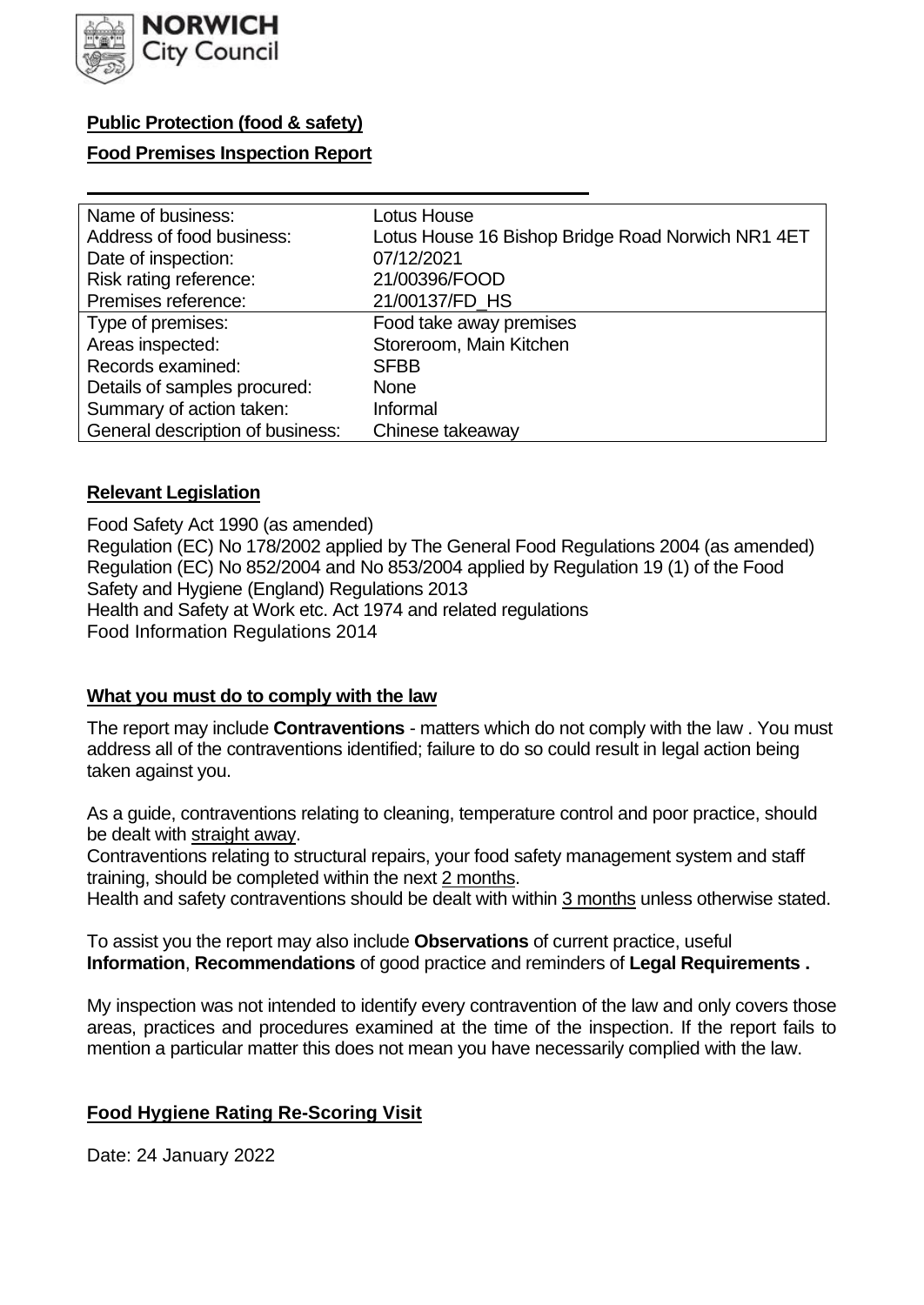Following the previous inspection a re-rating visit was requested. The revised score is indicated here. The results of the original inspection are listed below.

Your revised Food Hygiene Rating is 4 – a good standard



Inspectors notes:

**Observation** I was pleased to see the following:

- You had addressed most of the contraventions listed in your inspection report
- Your Safer Food Better Business pack was filled in and up to date

**Contraventions** The following items require attention

- Food handlers was not wearing protective clothing
- Cardboard was being used on the floor
- The underside of stacked containers was in contact with open food below
- Food i.e. boxes of duck was being stored on the floor
- No systems in place with regard to dates of how long prepared foods were being stored for
- Light switch at the bottom of the stairs was very dirty
- Lid to chest freezer in downstairs storeroom needs repair

# **FOOD SAFETY**

### **How we calculate your Food Hygiene Rating:**

 The food safety section has been divided into the three areas which you are scored against for the hygiene rating: 1. food hygiene and safety procedures, 2. structural requirements and 3. confidence in management/control procedures. Each section begins with a summary of what was observed and the score you have been given. Details of how these scores combine to produce your overall food hygiene rating are shown in the table.

| <b>Compliance Area</b>                     |          |                 |                | <b>You Score</b>       |    |           |    |    |          |  |  |
|--------------------------------------------|----------|-----------------|----------------|------------------------|----|-----------|----|----|----------|--|--|
| Food Hygiene and Safety                    |          |                 | $\Omega$       | 5.                     | 10 | 15        | 20 | 25 |          |  |  |
| <b>Structure and Cleaning</b>              |          |                 | $\Omega$       | 5.                     | 10 | 15        | 20 | 25 |          |  |  |
| Confidence in management & control systems |          |                 | $\overline{0}$ | 5.                     | 10 | 15        | 20 | 30 |          |  |  |
|                                            |          |                 |                |                        |    |           |    |    |          |  |  |
| <b>Your Total score</b>                    | $0 - 15$ | 20              |                | $35 - 40$<br>$25 - 30$ |    | $45 - 50$ |    |    | > 50     |  |  |
| <b>Your Worst score</b>                    | 5        | 10 <sup>°</sup> |                | 10                     | 15 |           | 20 |    | ÷.       |  |  |
|                                            |          |                 |                |                        |    |           |    |    |          |  |  |
| <b>Your Rating is</b>                      | 5        | 4               |                | 3                      | 2  |           |    |    | $\Omega$ |  |  |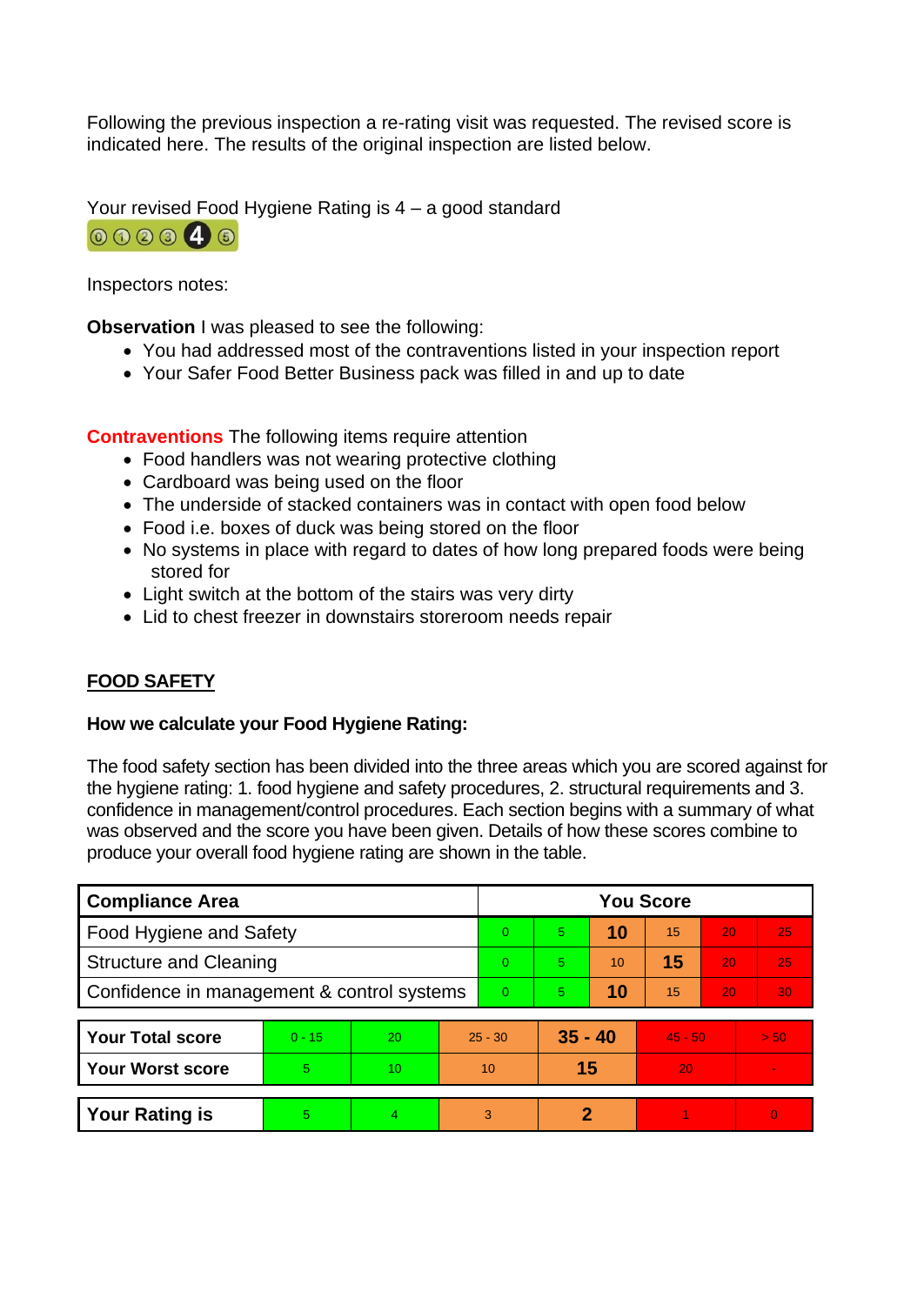Your Food Hygiene Rating is 2 - improvement is necessary



## **1. Food Hygiene and Safety**

 generally you have satisfactory food handling practices and procedures and adequate Food hygiene standards are generally satisfactory and maintained. There is evidence of some non-compliance with legal requirements. Some lapses are evident however control measures to prevent cross-contamination are in place. The contraventions require your attention; although not critical to food safety they may become so if not addressed. **(Score 10)** 

### Contamination risks

 **Contravention** The following exposed food to the general risk of cross-contamination with bacteria or allergens or its physical contamination with dirt, foreign objects or chemicals:

- uncovered cooked food i.e duck portions stored in storeroom
- open uncovered foods i.e meat stored in chest freezer
- open uncovered foods stored in the walk-in fridge
- the underside of stacked containers in contact with open food below
- food stored on the floor
- red cutting bored was badly scoured and needs replacing
- knives stored against the wall on the stainless steel table
- cardboard boxes used to store cooked foods in

**Contravention** You could not demonstrate effective heat disinfection of the food equipment and utensils you use for handling both raw and ready-to-eat foods.:

- storage containers
- knives

 injurious to health or contaminated in such a way that it would be unreasonable to **Legal Requirement** At all stages of production, processing and distribution, food must be protected from any contamination likely to render it unfit for human consumption, expect it to be consumed in that state.

**Legal Requirement** Visitors to rooms where food is handled are required to achieve the same standard of hygiene as food handlers. Provide additional white coats or aprons for visitors

 **Guidance** The FSA (visit <www.food.gov.uk> for more information) has issued guidance on controlling E.coli 0157 through:

\* the complete separation of raw and ready-to-eat food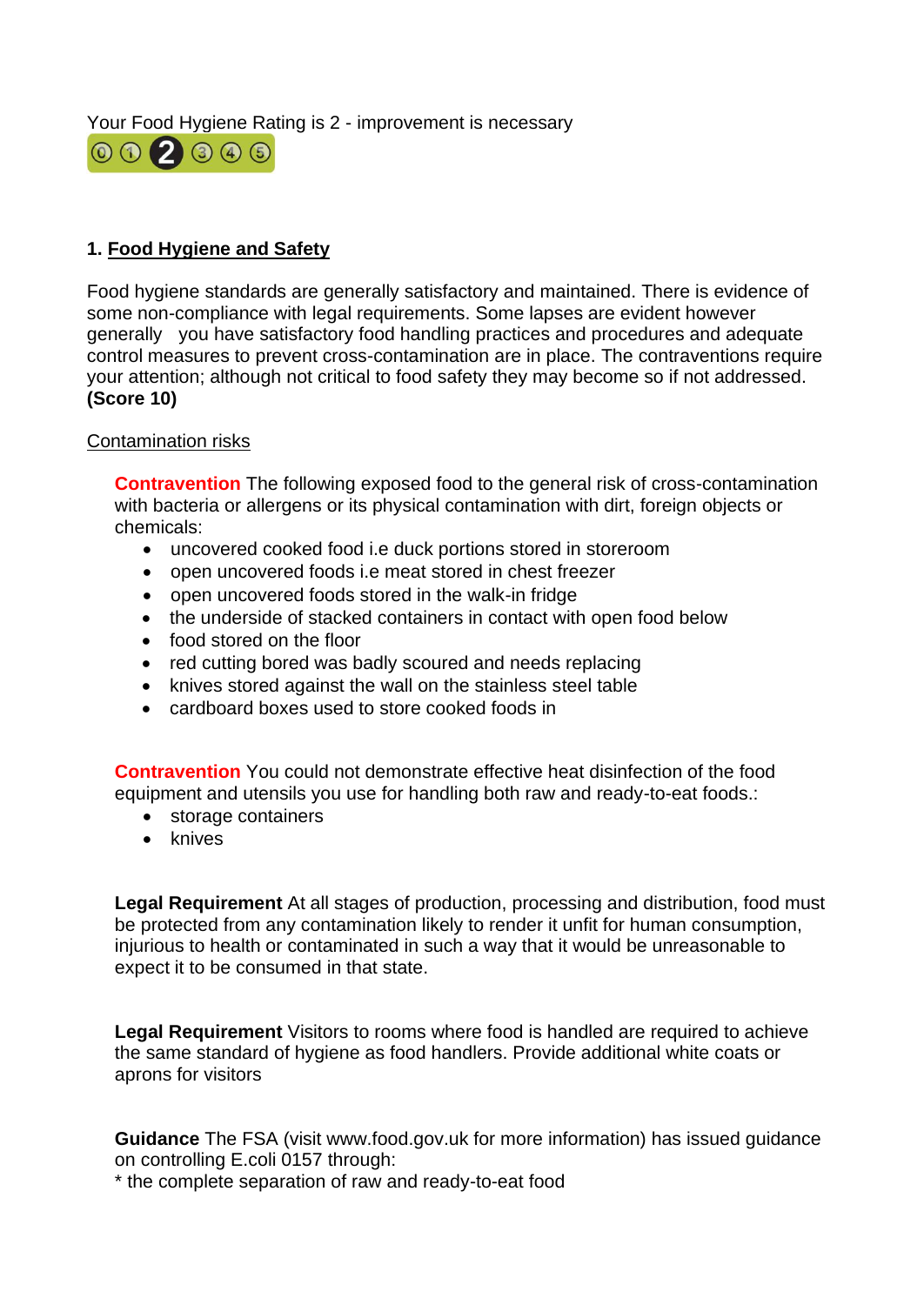\* the correct use of wash-hand basins and thorough handwashing

\* having dedicated equipment (including complex equipment) for raw and ready-to-eat foods

\* through 2-stage cleaning and the correct use of sanitisers

\* and by controlling the risks posed by soily vegetables.

**Recommendation** Provide separate equipment and utensils designated for use with either raw or ready-to-eat foods, which can be easily identified (e.g. colour coded) and stored and washed separately.

 These can be placed in the dishwasher and /or can be sterilised. **Recommendation** Chopping/cutting boards were held stable with tea towels/cloths and could contaminate the board. Use silicone board mats to stabilise your cutting boards.

**Guidance** If equipment and utensils (for example chopping boards, containers and tongs) are to be used for raw and RTE foods, they should be disinfected by heat or an adequate dishwasher cycle (able to reach 82°C for 15 seconds) between uses.

 **Guidance** If adequate heat disinfection (such as a dishwasher or plunge sink) is not possible, separate equipment and utensils should be used for handling raw and RTE foods. Such equipment should be easily identifiable (colour coded) and must be stored and washed separately.

### Hand-washing

**Contravention** The following indicated that hand-washing was not suitably managed:

• staff were not seen washing their hands when I visited

**Information** Handwashing is required

- before handling ready-to-eat food
- after touching raw food and its packaging, including unwashed fruit and vegetables
- after a break/smoking
- after going to the toilet
- after cleaning
- after removing waste
- after blowing your nose

 **Information** Proper hand-washing is essential in preventing the spread of E. coli 0157 and other harmful bacteria onto food and food contact surfaces. Proper hand washing must include the following steps:

• Wet hands before applying soap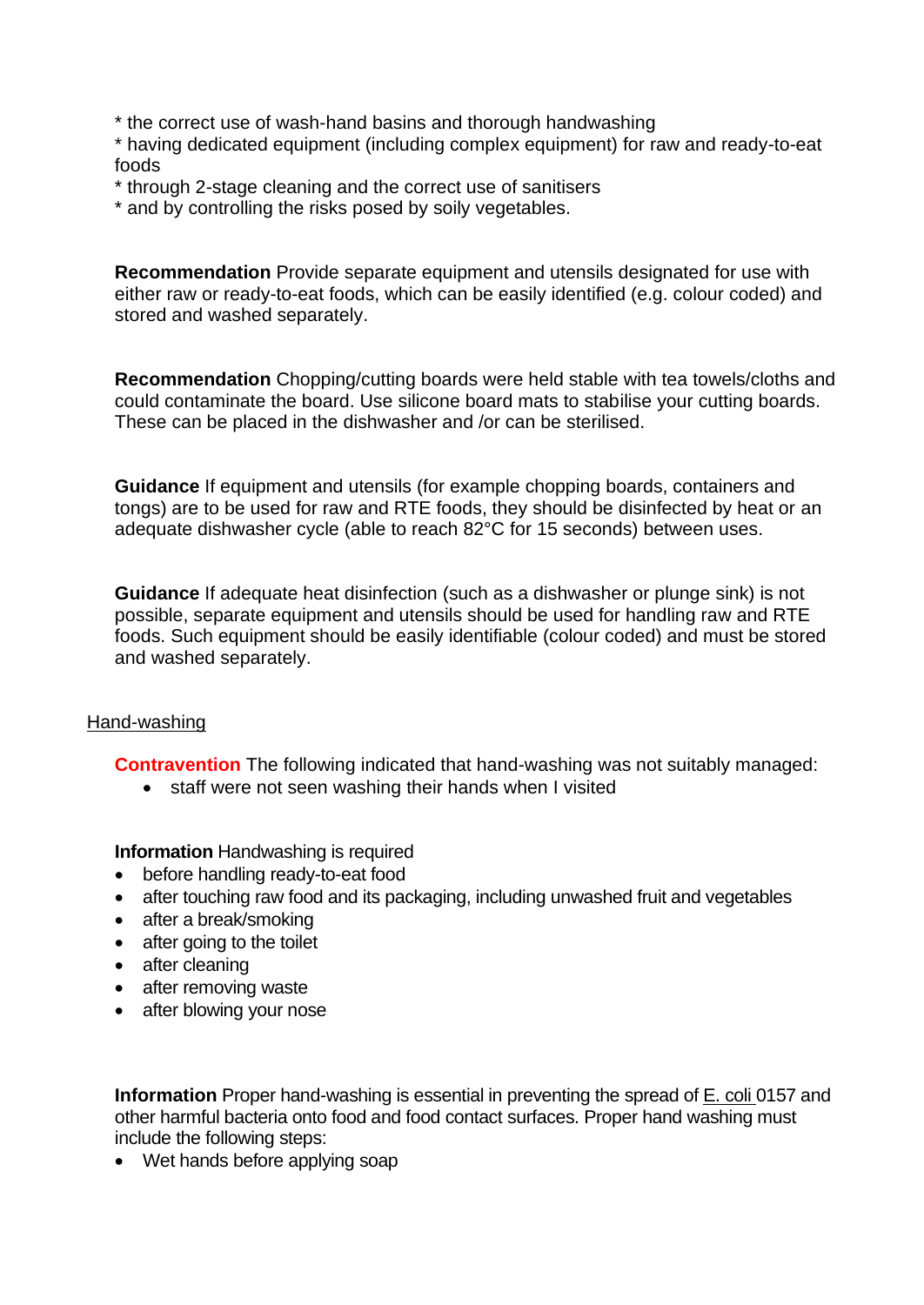- Good hand rubbing technique
- Rinsing of hands
- Hygienic drying

#### Personal Hygiene

 made difficult for food handlers to maintain sufficiently high standards of personal **Contravention** The following are examples of poor personal hygiene or where it was cleanliness:

- staff were not wearing suitable protective clothing
- staff were wearing dirty clothing
- food handlers were wearing watches

**Legal requirement** All persons in food handling areas must wear suitable, clean, and where appropriate protective clothing

#### Temperature Control

**Contravention** The following evidence indicated there was a risk of bacteria growing on food:

- High risk food was being left in the danger zone (8-63 °C for long periods of time.
- cooked rice was left out at room temperature
- deliveries were not being refrigerated immediately on arrival

**Recommendation** The core temperature of cooked and reheated foods should reach 75°C for 30 seconds or an equivalent time and temperature combination.

**Recommendation** Rapid cooling can be achieved by reducing the portion size, either by cutting food into smaller pieces or by decanting into several smaller shallow containers

### Unfit food

**Contravention** The following food was unfit (and was seized or destroyed in my presence) because it was past its 'use by' date;

• 2 x bags of beansprouts were being stored beyond their 'Use by' date of 6/12

### Poor Practices

 **Contravention** The following matters represented poor practice and if allowed to continue may cause food to become contaminated or lead to its deterioration: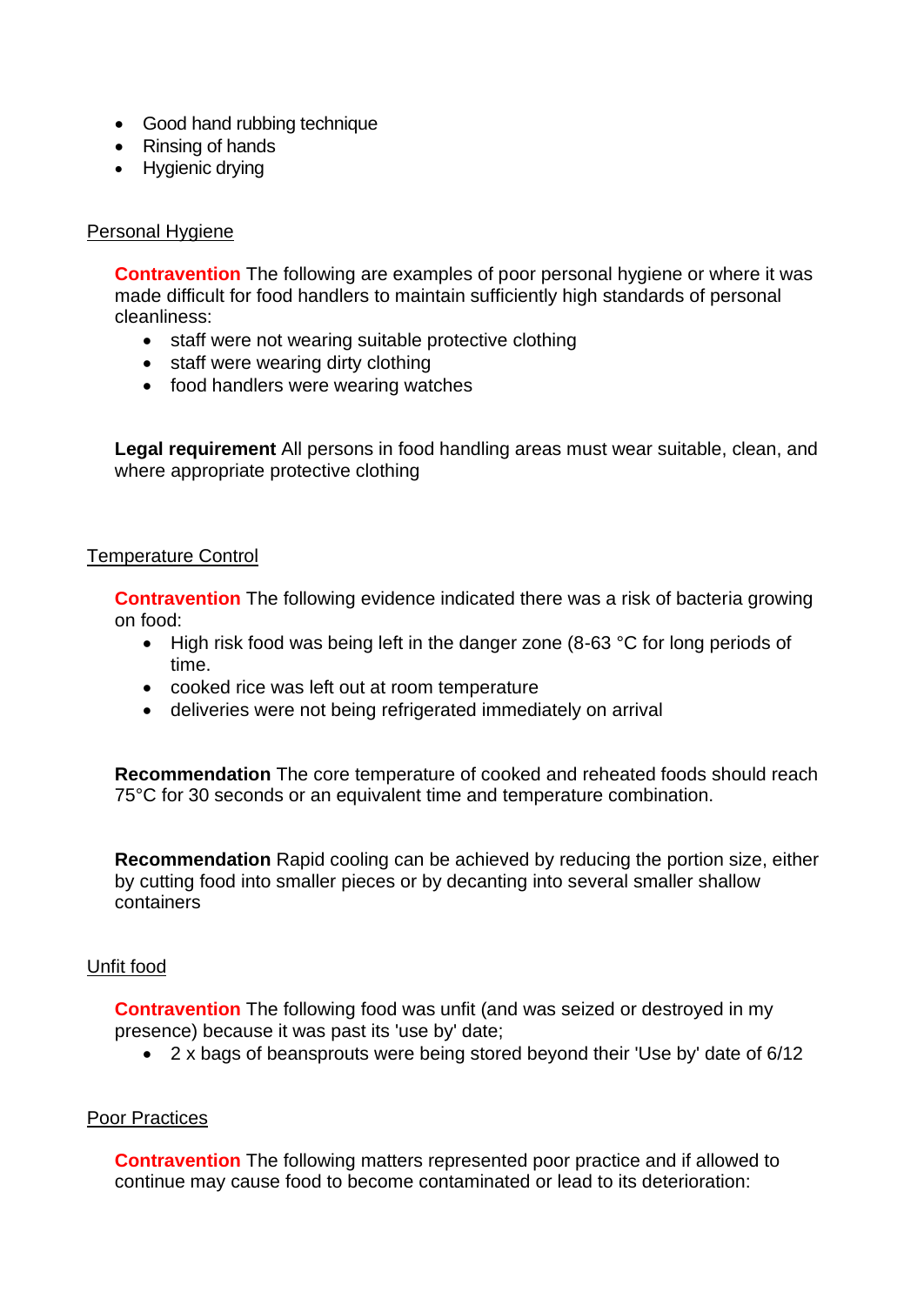- apples were being stored beyond their 'Best before' date of 15/11
- no systems in place with regard to dates of how long prepared foods were being stored for

 you apply labels which give a day or date that is 2 days after the day of production e.g. **Recommendation** You should have a system to identify when open or prepared foods need to be used by or discarded, to ensure the food is fit for consumption. I recommend if food is opened on Monday it should be used by the end of Wednesday

**Guidance** It is an offence to sell food which is not of the nature, substance or quality demanded by the consumer. Food sold passed it's 'best before' date could be of a reduced quality so you must check it is OK before you use it.

## **2. Structure and Cleaning**

 and you are failing to comply with the law in many respects. Contraventions require your The structure facilities and standard of cleaning and maintenance are less than satisfactory immediate attention as some are critical to food safety. We may revisit your business and if standards have not improved take formal enforcement action. **(Score 15)** 

### Cleaning of Structure

**Contravention** The following items were dirty and require more frequent and thorough cleaning:

- floor/wall junctions
- around equipment feet
- behind and under equipment
- electric fly killer and tray
- high level cleaning
- walls particularly behind food preparation surfaces
- hand contact surfaces such as light switches and door handles
- mastic joints behind sinks
- pipework to sinks and wok station
- door architrave
- bottom to door

**Contravention** The following structural items could not be effectively cleaned and must be covered or made non-absorbent:

• untreated mdf or wooden structure/shelving

 **Recommendation** Your cleaning schedule is there to remind you to clean before an item becomes visibly dirty. If an item is dirty when you go to clean it, increase the frequency of cleaning. This way items will stay looking clean.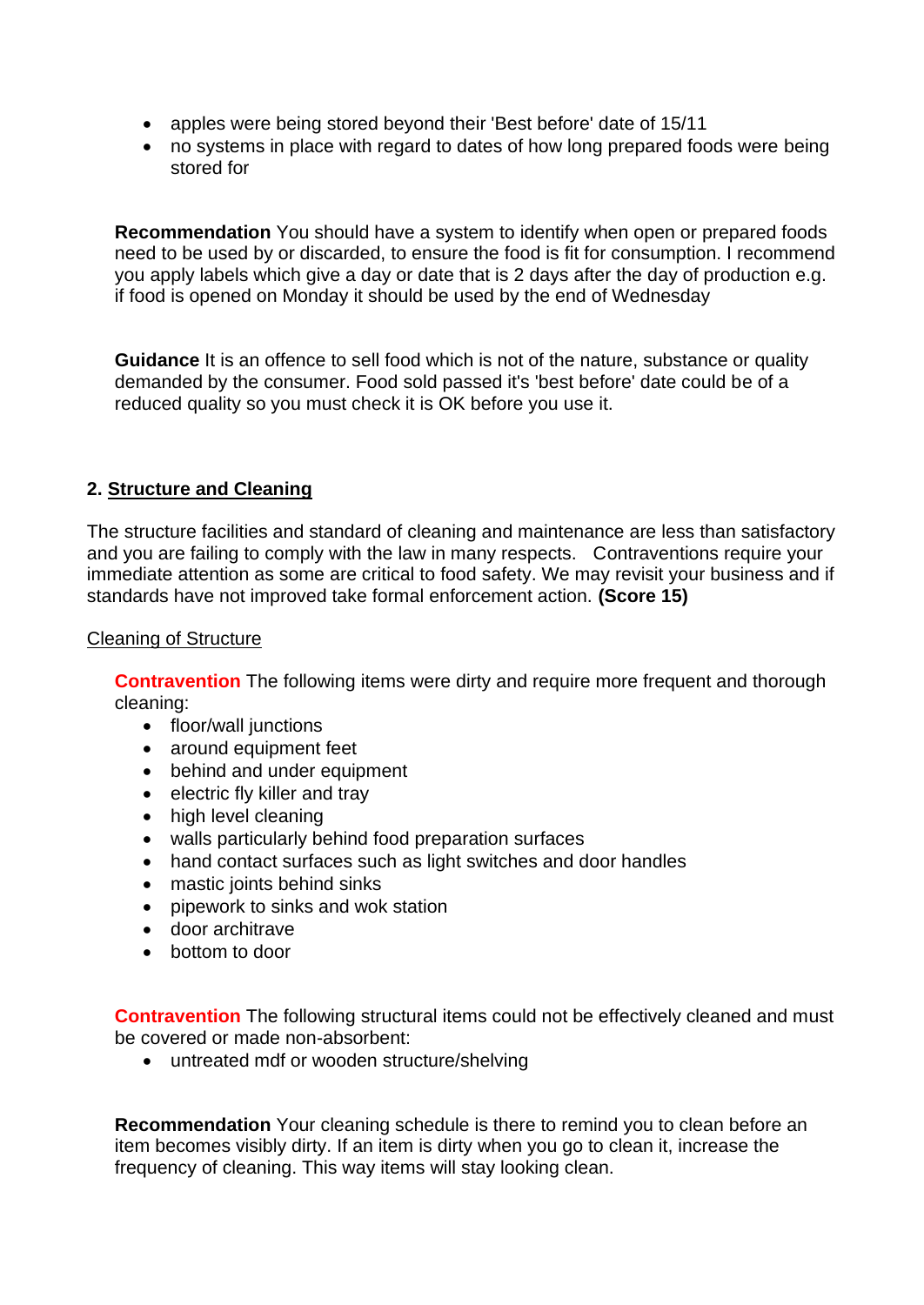## Cleaning of Equipment and Food Contact Surfaces

**Contravention** The following items are dirty and must be cleaned::

- fridge and freezer seals
- fridge shelving
- chest freezer cabinet
- interiors to chest freezers
- food storage containers
- food processor
- dirty water in mop bucket
- underneath towel dispenser
- electric fly killer and tray
- legs to equipment
- wok station
- remove protective film to rice cooker
- bottles of cleaning chemicals

## Cleaning Chemicals / Materials / Equipment and Methods

**Contravention** The following evidence demonstrated your cleaning materials, equipment and methods were not sufficient to control the spread of harmful bacteria between surfaces:

- cleaning equipment was worn and dirty
- you are not adequately heat disinfecting equipment after cleaning
- dirty water in mop bucket

### **Maintenance**

**Contravention** The following had not been suitably maintained and must be repaired or replaced:

• cracked tiles

### Pest Control

**Observation** I was pleased to see that the premises was proofed against the entry of pests and that pest control procedures were in place.

## **3. Confidence in Management**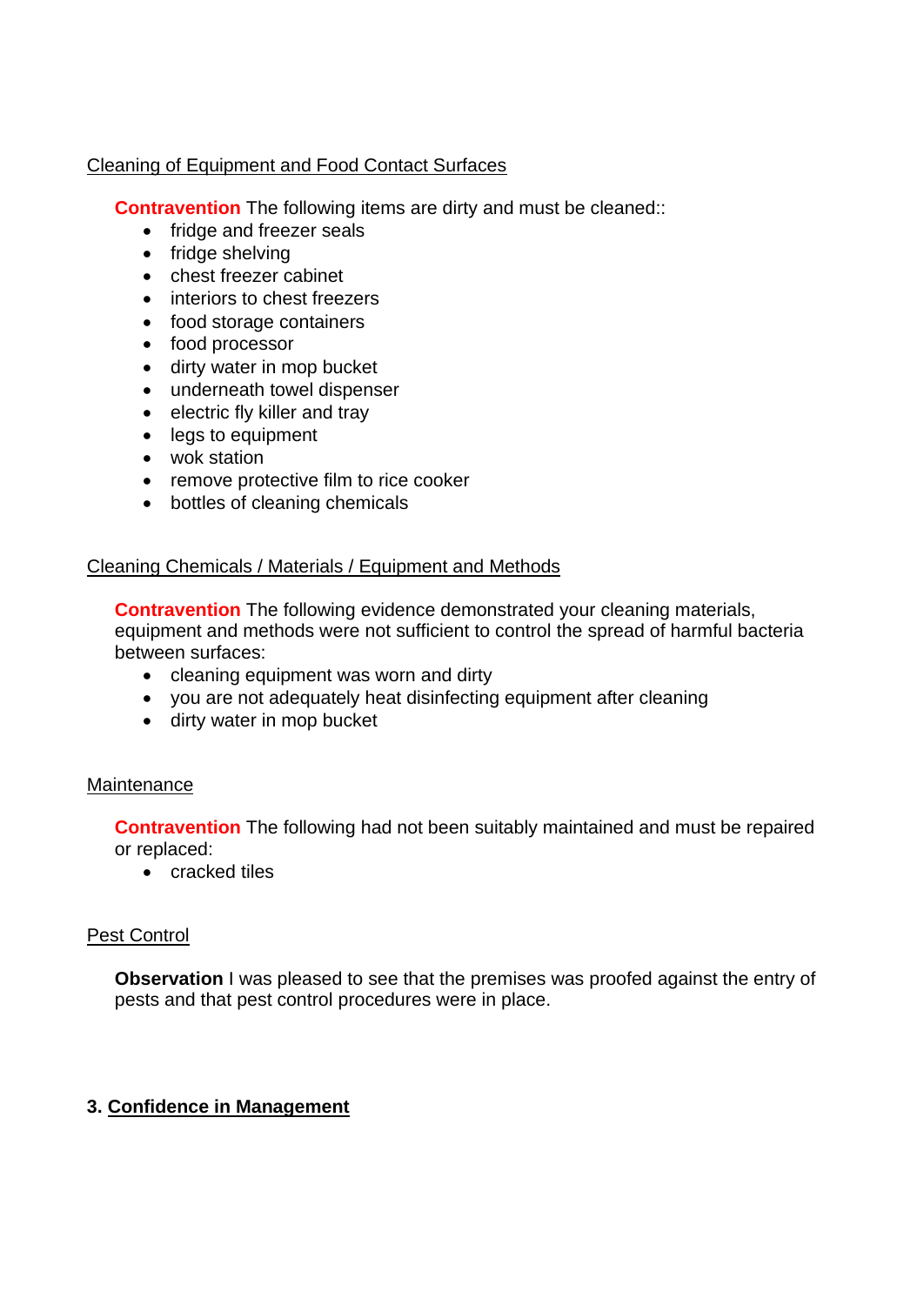There are generally satisfactory food safety controls in place although there is evidence of some non-compliance with the law. The contraventions require your attention; although not critical to food safety they may become so if not addressed. **(Score 10)** 

#### Food Hazard Identification and Control

**Contravention** The following pre-requisites have not been met and this means that your food safety management system will be ineffective:

- cleaning and sanitation are poor
- staff hygiene is inadequate

#### Proving Your Arrangements are Working Well

**Contravention** You are not working to the following safe methods in your SFBB pack:

- cross contamination/ physical or chemical contamiation
- personal hygiene / handwashing
- food allergies
- cleaning / clear and clean as you go
- chilling / chilled storage / display of chilled food
- daily diary
- cleaning schedule you need to add all equipment to your cleaning schedule
- chilling down hot food / freezing / defrosting

#### **Traceability**

**Observation** Your records were such that food could easily be traced back to its supplier.

#### Waste Food and other Refuse

 **Observation** You had measures in place to dispose of waste food appropriately and were employing the services of an approved waste contractor.

### **Training**

 **Contravention** The following evidence indicates there is a staff training need as food handlers:

- food handlers were not wearing sufficient protective clothing
- food handlers did not exhibit a high enough standard of personal cleanliness
- were not washing their hands often enough
- were not aware of the food safety management system
- were not cleaning properly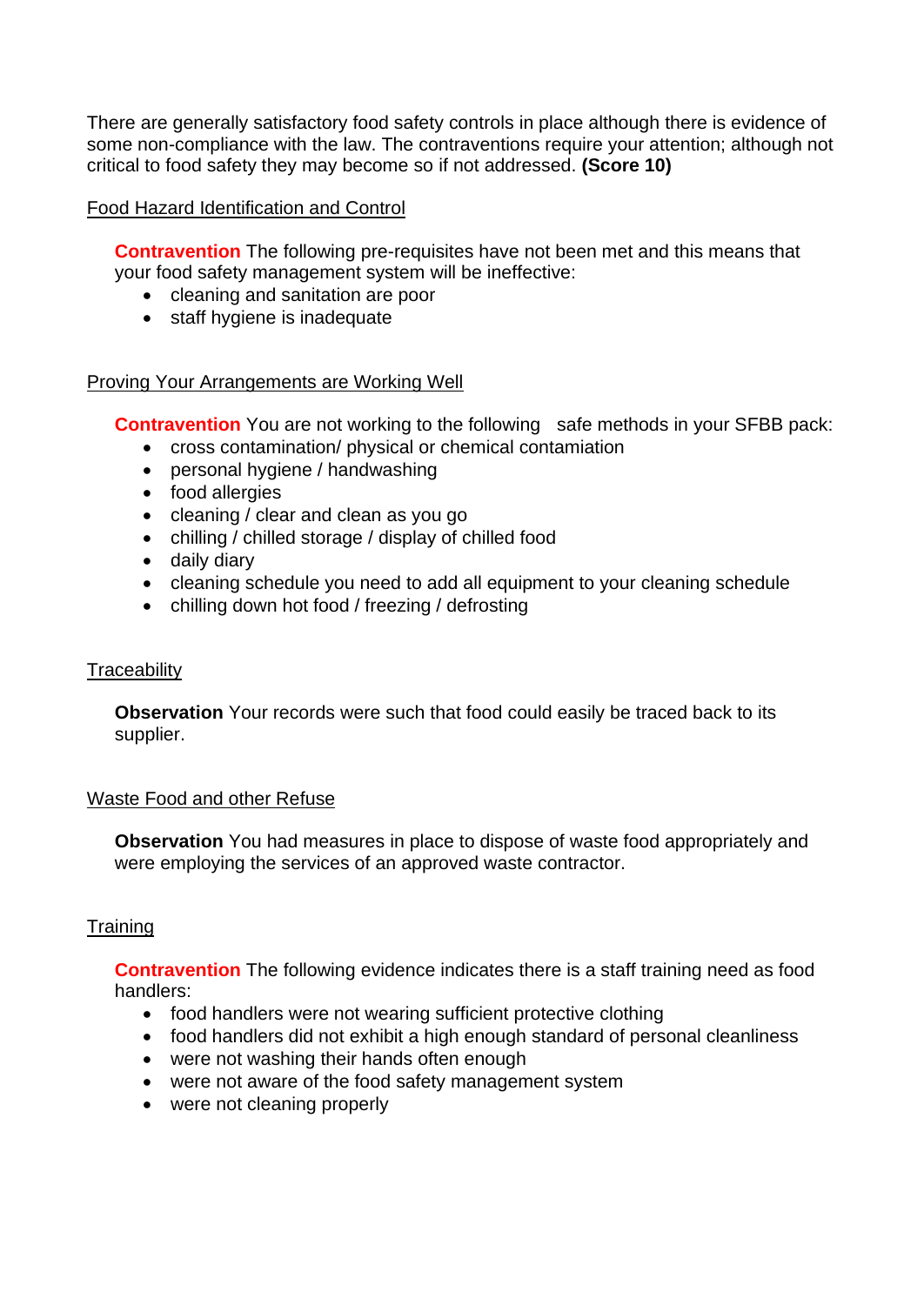**Recommendation** A Level 2 Award in Food Safety in Catering or its equivalent (a 6-hour course leading to the award of a recognised certificate in food hygiene) would be appropriate for your food handlers. Booking details for the equivalent CIEH course are on our website:<www.norwich.gov.uk>

**Recommendation** A Level 3 Award for Supervising Food Safety in Catering would be appropriate for your supervisory staff and those with managerial responsibility.

**Recommendation** Catering staff should refresh their food hygiene knowledge every 3 years so that they stay up to date with current legislation and good practice. Booking details for this course are on our website:<www.norwich.gov.uk>

**Observation** I was pleased to see that food handlers had been trained to an appropriate level and evidence of their training was made available.

#### Infection Control / Sickness / Exclusion Policy

**Guidance** Public Health England recommends that food handlers known or suspected to be suffering from a food-borne infection or gastrointestinal illness stay away from work until symptom-free for 48 hours.

#### **Allergens**

**Contravention** You are failing to manage allergens properly:

- You have not identified the allergens present in the food you prepare
- • You do not have a system for informing customers about the presence of allergens in the food you prepare

 **Legal Requirement** Caterers must provide allergy information on all unpackaged food they sell. Catering businesses include restaurants, takeaways, deli counters, bakeries causing ingredients on their pre-packed foods. You can obtain more information from the Trading Standards website<www.norfolk.gov.uk/abc> and sandwich bars etc. The potential for cross-contamination by allergens must also be made known to consumers. In addition food manufacturers must now label allergy

 label the food to show the name of the food and the ingredients list with the 14 **Legal Requirement** The allergen labelling requirements for prepacked for direct sale (PPDS) food have changed. Any business that produces PPDS food is required to allergens required to be declared by law emphasised within it.

#### **Information** The 14 allergens are:

• cereals containing gluten